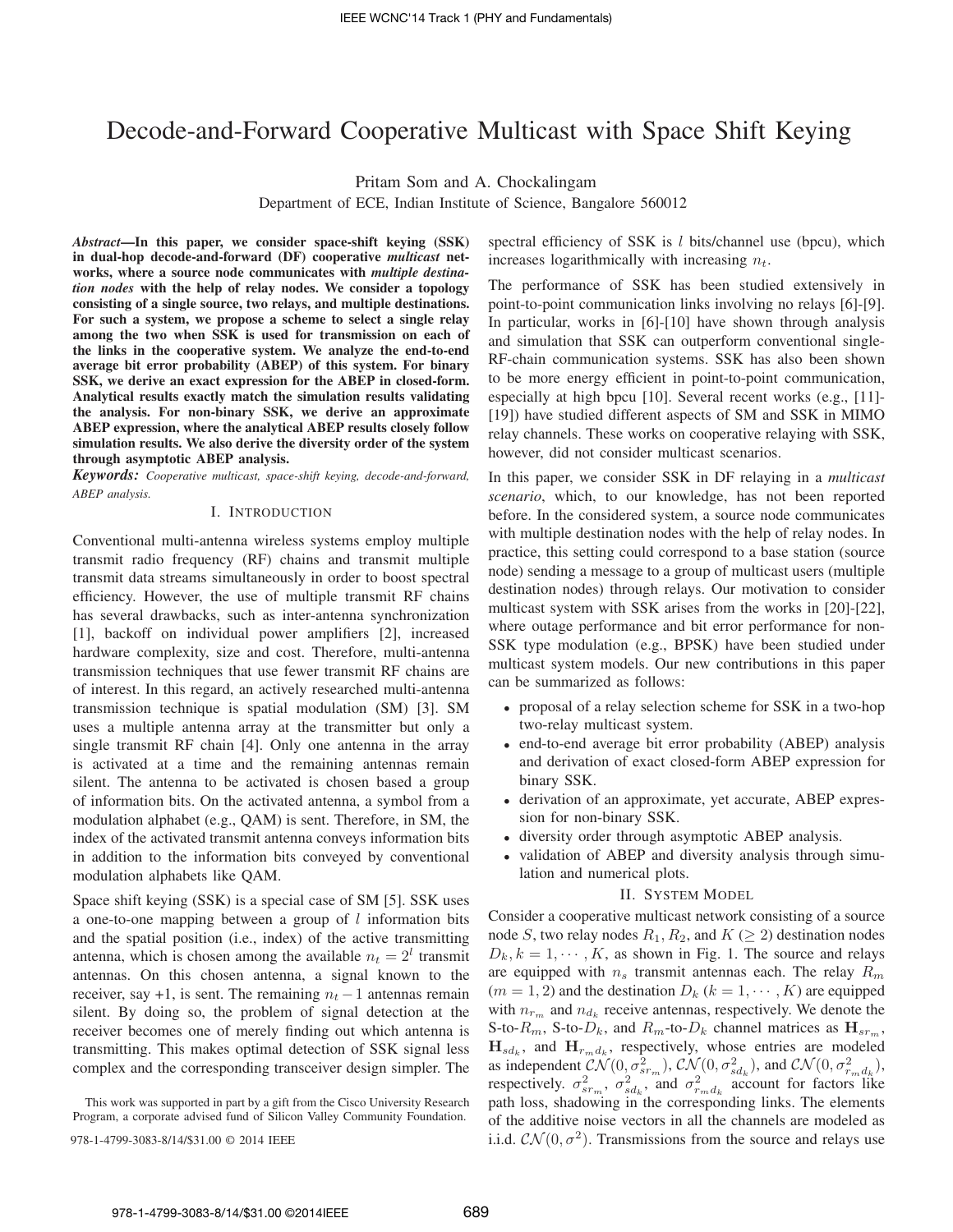

Fig. 1. Cooperative multicast relaying with SSK.

SSK, where the modulation alphabet for  $n<sub>s</sub>$  transmit antennas is given by

$$
\mathbb{S}_{n_s} \equiv \{ \mathbf{s}_i : i = 1, \cdots, n_s \},
$$
\n
$$
\text{s.t. } \mathbf{s}_i = [0, \cdots, 0, \underbrace{1}_{i \text{th coordinate}}, 0, \cdots, 0]^T.
$$
\n
$$
(1)
$$

In the first phase of transmission,  $S$  transmits SSK signal to the relays and destinations. Let  $D$  denote the *decoding set*, which consists of the indices of the relay nodes which decode the signal correctly.  $D$  can be any one of  $\{\emptyset\}, \{1\}, \{2\}, \{1, 2\}.$ Forwarding happens in the second phase only when  $D$  is nonempty. If none of the relays decode the signal correctly (i.e.,  $\mathcal{D} = \{\emptyset\}$ , then there is no forwarding and  $D_k$  processes only the signal it directly received from S (denoted by  $y_{sd_k}$ ) for detection. If any one of the relays decodes the signal correctly (i.e.,  $\mathcal{D} = \{1\}$  or  $\{2\}$ ), the node  $D_k$  combines  $\mathbf{y}_{sd_k}$  and the signal vector received from  $R_m$  ( $m = 1$  or 2),  $y_{r_m d_k}$  and performs optimal detection. The detected signal at  $D_k$  is then given by

$$
\tilde{\mathbf{x}}_k = \frac{\text{arg min}}{\mathbf{s} \in \mathbb{S}_{n_s}} \parallel \mathbf{y}_k - \mathbf{H}_k \mathbf{s} \parallel^2, \tag{2}
$$

where  $\mathbf{y}_k = \left[\mathbf{y}_{sd_k}^T \ \mathbf{y}_{r_m d_k}^T\right]^T$ , and  $\mathbf{H}_k = \left[\mathbf{H}_{sd_k}^T \ \mathbf{H}_{r_m d_k}^T\right]^T$ .

## *A. Relay selection*

When both the relays decode correctly, i.e.,  $\mathcal{D} = \{1, 2\}$ , one of the relays is selected and the selected relay will forward the decoded signal. This relay selection is done as follows. Each destination node determines which relay in the decoding set is the best for itself and feeds back the information about the index of this relay to S. To do this, node  $D_k$  selects the best relay based on  $R_m$ -to- $D_k$  channel metric

$$
\mu_{r_m d_k} \triangleq \min_{p, q \in \mathbb{N}; q > p} ||\mathbf{h}_{r_m d_k}^q - \mathbf{h}_{r_m d_k}^p||^2, \quad (3)
$$

where  $\mathbf{h}_{r_m d_k}^p$  is the pth column  $\mathbf{H}_{r_m d_k}$  and  $\mathbb{N} \triangleq \{1, 2, \cdots, n_s\}.$ If  $\eta_{r_1 d_k} > \eta_{r_2 d_k}$ , then  $R_1$  is selected as the best relay by  $D_k$ , and  $R_2$  is selected otherwise, i.e., the index of the selected best relay at  $D_k$  is given by

$$
i_{d_k} = \frac{\text{arg max}}{m \in \mathcal{D}} \ \mu_{r_m d_k}.
$$
 (4)

The metric  $\eta_{r_m d_k}$  is defined as in (3) because the pairwise error probability (PEP) of SSK in point-to-point channel is dependent on the euclidean distance between the columns of the channel matrix [5].

Let  $L_m$  denote the number of destination nodes that selected relay  $R_m$  as the best relay. Then we can write

$$
L_m = \sum_{k=1}^{K} I_{\{i_{d_k} = m\}},
$$
\n(5)

where  $I_{i_{d_k}=m}$  is the indicator function. The relay which is chosen by most of the destination nodes is the selected as the best relay, i.e., the index of the selected relay is given by

$$
i_s = \frac{\text{argmax}}{m \in \{1, 2\}} \ L_m. \tag{6}
$$

The source informs the relays and destination nodes about the index of the best relay, and the best relay forwards the decoded signal. In case both the relays are selected by equal number of destination nodes, the best relay is selected by  $S$  randomly and the relays and the destination nodes are informed about the index of the best relay by S. The selected relay  $R_{i_s}$  forwards the decoded signal. At destination  $D_k$ , the received signal vectors from the source and the selected relay  $(\mathbf{y}_{sd_k})$  and  $\mathbf{y}_{r_i, d_k}$  are combined and optimal detection is performed as in (2).

In this selection scheme, the source  $S$  does not require any channel knowledge. The relay  $R_m$  needs only the knowledge of the  $S$ -to- $R<sub>m</sub>$  channel and does not need the knowledge of the  $R_m$ -to- $D_k$  channels. The destination node  $D_k$  needs the knowledge of  $S$ -to- $D_k$  channel (i.e., direct link from  $S$ ) and  $R_m$ -to- $D_k$  channels for all  $m$ .

III. ABEP ANALYSIS

# *A. Exact analysis for*  $n_s = 2$

We denote the end-to-end bit error event at  $D_k$  as  $E_k$ . The probability of end-to-end bit error is given by

$$
P(E_k) = \sum_{\mathcal{D} \in \mathcal{P}(\mathbb{I}_R)} P(E_k|\mathcal{D}) P(\mathcal{D}), \tag{7}
$$

where  $\mathbb{I}_R \triangleq \{1, 2\}$  is the set of indices of the relays,  $\mathcal{P}(\mathbb{I}_R)$  is the power set of  $\mathbb{I}_R$ . Consider an arbitrary set  $\mathcal{A} \in \mathcal{P}(\mathbb{I}_R)$  of cardinality  $T$ .  $T$  can be any integer between 0 (corresponding to null set) and 2 (corresponding to the set with indices of the two relays). The probability that the decoding set  $\mathcal{D} = \mathcal{A}$  can be written as

$$
P(\mathcal{D} = \mathcal{A}) = \prod_{m \in \mathcal{A}} (1 - P(E_{sr_m})) \prod_{n \in \mathcal{A}^c} P(E_{sr_n}), \tag{8}
$$

where  $E_{sr_m}$  is the error event in S-to- $R_m$  link, and  $\mathcal{A}^c \triangleq \mathbb{I}_R \backslash \mathcal{A}$ . The probability of the event  $E_{sr_m}$  is given by [5]

$$
P(E_{sr_m}) = \gamma_{sr_m}^{n_{r_m}} \sum_{t=0}^{n_{r_m}-1} {n_{r_m} + t - 1 \choose t} (1 - \gamma_{sr_m})^t, \qquad (9)
$$

where  $\gamma_{sr_m} = \frac{1}{2}$  $\left(1-\sqrt{\frac{\Omega_{sr_m}}{\Omega_{sr_m}+2}}\right)$ , and  $\Omega_{sr_m}=\frac{\sigma_{sr_m}^2}{\sigma^2}$ .

Next, consider the probability  $P(E_k | \mathcal{D} = \mathcal{A})$ , i.e., the probability of error at  $D_k$  given  $\mathcal{D} = \mathcal{A}$ . When  $T = 0$ , i.e.,  $\mathcal{D} = \{ \emptyset \},$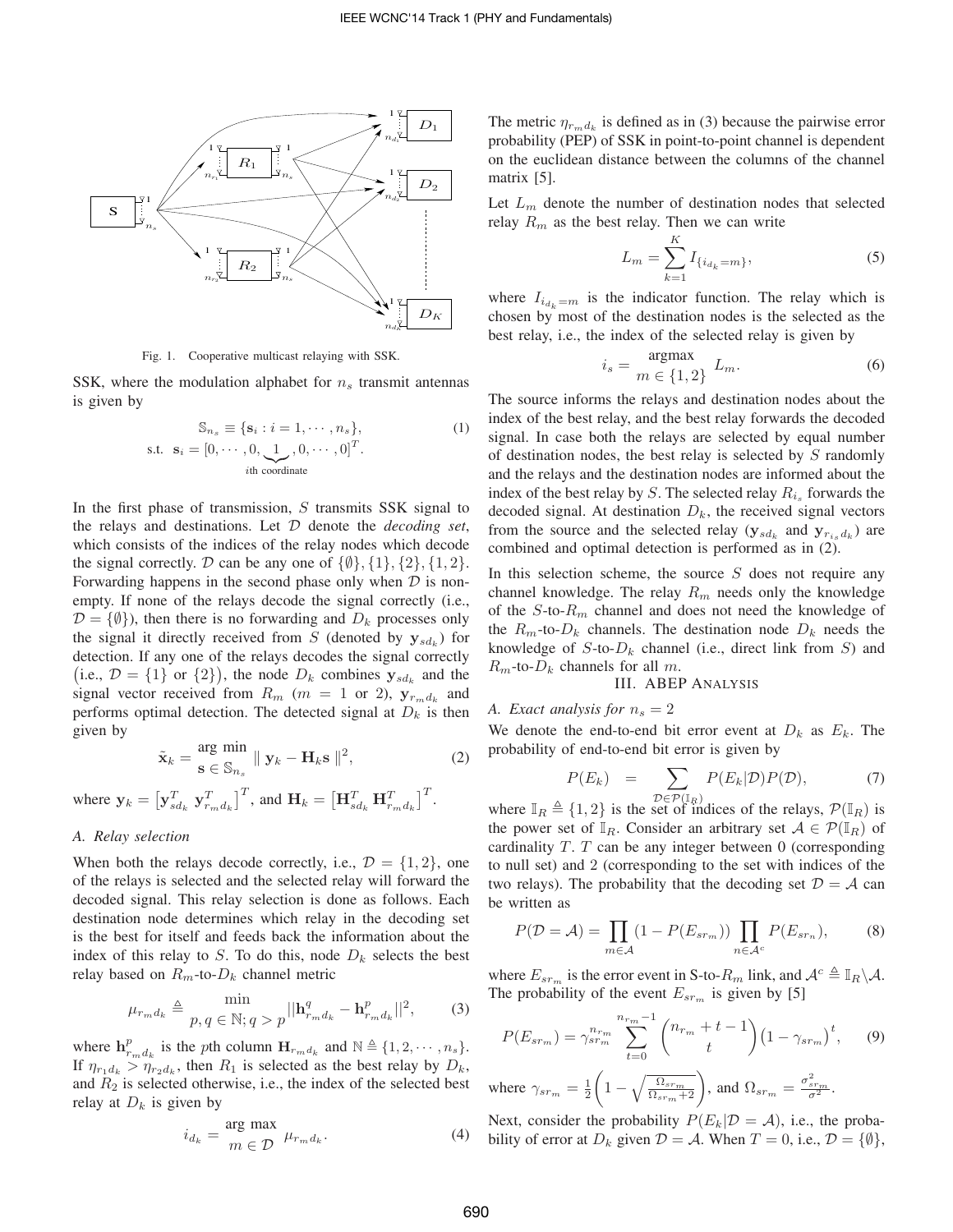the error is due error event in S-to- $D_k$  link  $(E_{sd_k})$  and the error as  $\Gamma(n_{d_k}, 2\sigma_{rd_k}^2)$ . Hence from (15), we can write probability  $P(E_k | \mathcal{D} = {\emptyset})$  is given by

$$
P(E_k | \mathcal{D} = {\emptyset}) = P(E_{sd_k})
$$
  
=  $\gamma_{sd_k}^{n_{d_k} - 1} \binom{n_{d_k} + t - 1}{t} (1 - \gamma_{sd_k})^t$  (10)

where  $\gamma_{sd_k} = \frac{1}{2}$  $\left(1-\sqrt{\frac{\Omega_{sd_k}}{\Omega_{sd_k}+2}}\right)$ , and  $\Omega_{sd_k} = \frac{\sigma_{sd_k}^2}{\sigma^2}$ . When  $T = 1$ , no relay selection is required, since the only relay in A acts as the best relay. Suppose  $m \in \mathcal{A}$ . We denote,  $\eta_{r_m d_k} =$  $\frac{e^{2}}{2\sigma^{2}}$  and  $\eta_{sd_k} = \frac{||\mathbf{h}_{sd_k}^2 - \mathbf{h}_{sd_k}^1||^2}{2\sigma^2}$ , where  $\mathbf{h}_{sd_k}^q$  is the  $q$ th column of  $\mathbf{H}_{s d_k}$ . The conditional probability of error at  $D_k$  for the given channel gain can be found out from (2) as  $Q(\sqrt{\eta_{sd_k} + \eta_{r_m d_k}})$ . Here,  $\eta_{sd_k}$  and  $\eta_{r_m d_k}$  are distributed as  $\Gamma(n_{d_k}, \Omega_{sd_k})$  and  $\Gamma(n_{d_k}, \Omega_{r_m d_k})$ , respectively, where  $\Gamma(a, b)$ denotes gamma distribution with shape parameter  $a$  and scale parameter *b*, and  $\Omega_{sd_k} = \frac{\sigma_{sd_k}^2}{\sigma^2}$ ,  $\Omega_{r_m d_k} = \frac{\sigma_{rm d_k}^2}{\sigma^2}$ . On averaging parameter b, and  $s_1 s d_k = \frac{\sigma^2}{\sigma^2}$ ,  $s r_m d_k = \frac{\sigma^2}{\sigma^2}$ . On aver<br>  $Q(\sqrt{\eta s d_k + \eta_{r_m d_k}})$ , we get  $P(E_k | \mathcal{D} = \{m\})$  as follows:

$$
P(E_k|\mathcal{D} = \{m\}) = \int_0^\infty Q(\sqrt{\alpha}) f_{\eta_{sd_k} + \eta_{rm_d}}(\alpha) d\alpha
$$

$$
= \int_0^\infty \frac{1}{\pi} \int_0^{\frac{\pi}{2}} \exp\left(\frac{-\alpha}{2\sin^2\theta}\right) d\theta f_{\eta_{sd_k} + \eta_{rm_d}}(\alpha) d\alpha \qquad (11)
$$

$$
= \frac{1}{\pi} \int_{0}^{\frac{\pi}{2}} G_{\eta_{sd_k}} \left( \frac{-1}{2 \sin^2 \theta} \right) G_{\eta_{rm}} \left( \frac{-1}{2 \sin^2 \theta} \right) d\theta \tag{12}
$$

$$
= \frac{1}{\pi} \int_0^{\infty} \eta_{sd_k} \left( 2 \sin^2 \theta \right)^{\zeta \eta_{rm} d_k} \left( 2 \sin^2 \theta \right)^{\zeta \zeta}
$$

$$
= \frac{1}{\pi} \int_0^{\frac{\pi}{2}} \left( 1 + \frac{\Omega_{sd_k}}{2 \cdot 2} \right)^{-n_{ds}} \left( 1 + \frac{\Omega_{rm} d_k}{2 \cdot 2} \right)^{-n_{ds}} d\theta. \tag{13}
$$

$$
= \frac{1}{\pi} \int_0^{\pi} \left( 1 + \frac{3 \log a_k}{2 \sin^2 \theta} \right) \left( 1 + \frac{3 \log a_k}{2 \sin^2 \theta} \right) d\theta. \tag{13}
$$

Eqn. (11) follows from Craig's formula [23]. In (12),  $G_{\eta_{sd}}$  and  $G_{\eta_{r_{m}d_{k}}}$  denote moment generating functions (MGF) of  $\eta_{sd_{k}}$ and  $\eta_{r_m d_k}$ , respectively. The integral in (12) follows from (11), through few steps involving change in the order of integral. The integral in (13) follows from (12) since

 $G_{\eta_{sd_k}}(\frac{-1}{2\sin^2\theta})=\big(1+\frac{\Omega_{sd_k}}{2\sin^2\theta}\big)^{-n_{d_k}}$  and  $G_{\eta_{r_m d_k}}(\frac{-1}{2\sin^2\theta})=\big(1+$  $\frac{\Omega_{rm} \Omega_{\text{B}}}{2 \sin^2 \theta}$   $^{-n_{d_k}}$ . An exact closed-form expression of the integral of the form in (13) is available in [24, appendix 5A].

For  $T > 1$ , i.e., in the case of  $\mathcal{A} = \{1, 2\}$ ,

$$
P(E_k|\mathcal{D} = \mathcal{A}) = \sum_{l_1 \in \mathcal{A}} \cdots \sum_{l_K \in \mathcal{A}} P(\varphi_1 = R_{l_1}, \cdots, \varphi_K = R_{l_K})
$$
  
\n
$$
P(E_k|\varphi_1 = R_{l_1}, \cdots, \varphi_K = R_{l_K})
$$
  
\n
$$
= \sum_{l_1 \in \mathcal{A}} \cdots \sum_{l_K \in \mathcal{A}} P(\varphi_1 = R_{l_1}) \cdots P(\varphi_K = R_{l_K})
$$
  
\n
$$
P(E_k|\varphi_1 = R_{l_1}, \cdots, \varphi_K = R_{l_K}), \qquad (14)
$$

where  $\varphi_k$  denote the selected relay by  $D_k$ . In (14), the probability  $P(\varphi_k = R_{l_k})$  can be written as

$$
P(\varphi_k = R_{l_k}) = P(\mu_{r_{l_k}d_k} > \mu_{r_td_k}, \colon t \in \mathcal{A}, t \neq l_k)
$$
 (15)

For binary SSK,  $\mu_{r_t d_k} = ||\mathbf{h}_{r_t d_k}^2 - \mathbf{h}_{r_t d_k}^1||^2$  and is distributed

$$
P(\varphi_k = R_{l_k}) = \int_0^\infty \int_0^\beta f_{\mu_{r_t d_k}}(\beta_t) d\beta_t f_{\mu_{r_{l_k} d_k}}(\beta) d\beta
$$

$$
= 1 - \sum_{q=0}^{n_{d_k}-1} \frac{(q + n_{d_k} - 1)!}{(n_{d_k} - 1)! q!} \frac{(\sigma_{r_t d_k}^{-2} + \sigma_{r_{l_k} d_k}^{-2})^{-(q + n_{d_k})}}{\sigma_{r_t d_k}^{2q} \sigma_{r_{l_k} d_k}^{2n_{d_k}}}.
$$
 (16)

Now consider  $P(E_k|\varphi_1 = R_{l_1}, \cdots, \varphi_K = R_{l_K})$ . Denote the best relay as  $B_R$ . For any realization  $\varphi_1 = R_{l_1}, \cdots, \varphi_K = R_{l_K}$ in (14), we can write

$$
P(E_k|\varphi_1 = R_{l_1}, \cdots, \varphi_K = R_{l_K})
$$
  
= 
$$
\sum_{m=1}^{2} P(B_R = R_m|\varphi_1 = R_{l_1}, \cdots, \varphi_K = R_{l_K})
$$
  

$$
P(E_k|B_R = R_m, \varphi_k = R_{l_k}).
$$
 (17)

In (17), the following cases can happen.

**Case 1:** For any  $m \in A$ ,  $L_m > L_n$ ,  $n \neq m$ ,  $n \in A$ . In this case,  $P(B_R = R_m | \varphi_1 = R_{l_1}, \dots, \varphi_K = R_{l_K}) = 1$ . Hence we can write from (17)

$$
P(E_k|\varphi_1 = R_{l_1}, \cdots, \varphi_K = R_{l_K})
$$
  
= 
$$
P(E_k|B_R = R_m, \varphi_k = R_{l_k}).
$$
 (18)

**Case 2:**  $L_1 = L_2$ . In this case, any one among  $R_1, R_2$  is selected as the best relay with equal probability, i.e.,  $P(B_R =$  $R_1|\varphi_1 = R_{l_1}, \cdots, \varphi_K = R_{l_K}) = P(B_R = R_2|\varphi_1 =$  $R_{l_1}, \cdots, \varphi_K = R_{l_K}$  =  $\frac{1}{2}$ . Hence, from (17), we can write

$$
P(E_k|\varphi_1 = R_{l_1}, \cdots, \varphi_K = R_{l_K})
$$
  
= 
$$
\sum_{m=1}^{2} \frac{1}{2} P(E_k|B_R = R_m, \varphi_k = R_{l_k}).
$$
 (19)

In (18) and (19),  $P(E_k|B_R = R_m, \varphi_k = R_{l_k})$  can be derived by averaging the corresponding conditional probability for the given channel,  $Q(\sqrt{\eta_{sd_k} + \eta_{r_m d_k}})$ , as

$$
P(E_k|B_R = R_m, \varphi_k = R_{l_k})
$$
  
= 
$$
\int_0^\infty Q(\sqrt{\alpha}) f_{\eta_{sd_k} + \eta_{rm} d_k} |\varphi_k = R_{l_k}(\alpha) d\alpha
$$
  
= 
$$
\frac{1}{\pi} \int_0^{\frac{\pi}{2}} G_{\eta_{sd_k}} \left( -\frac{1}{2 \sin^2 \theta} \right) G_{\eta_{rm} d_k} |\varphi_k = R_{l_k} \left( -\frac{1}{2 \sin^2 \theta} \right) d\theta
$$
 (20)

In (20),  $G_{\eta_{rmd}_k|\varphi_k=R_l_k}$  is given by

$$
G_{\eta_{rm}d_k|\varphi_k = R_{l_k}}\left(\frac{-1}{2\sin^2\theta}\right)
$$
  
= 
$$
\int_0^\infty \exp\left(\frac{-\alpha}{2\sin^2\theta}\right) f_{\eta_{rm}d_k|\varphi_k = R_{l_k}}(\alpha) d\alpha.
$$
 (21)

The density function  $f_{\eta_{r_m d_k}|\varphi_k=R_{l_k}}(\alpha)$  can be written as

$$
f_{\eta_{r_m d_k}|\varphi_k = R_{l_k}}(\alpha) = \frac{d}{d\alpha} \frac{P(\eta_{r_m d_k} \le \alpha, \varphi_k = R_{l_k})}{P(\varphi_k = R_{l_k})}.
$$
 (22)

$$
\begin{split}\n\frac{\partial d}{d\alpha}P(\eta_{rm_{k}} &\leq \alpha, \varphi_{k} = R_{m}) \\
&= \frac{d}{d\alpha} \int_{0}^{\alpha} \int_{0}^{\gamma} f_{\eta_{r_{q}d_{k}}}(\gamma_{q}) d\gamma_{q} f_{\eta_{r_{m}d_{k}}}(\gamma) d\gamma \\
&= f_{\eta_{r_{m}d_{k}}}(\alpha) - \sum_{t=0}^{n_{d_{k}-1}} \frac{(t+n_{d_{k}-1})! (\Omega_{r_{q}d_{k}}^{-1} + \Omega_{r_{m}d_{k}}^{-1})^{-\tau}}{(n_{d_{k}-1})! t! \Omega_{r_{m}d_{k}}^{n_{d_{k}}} \Omega_{r_{q}d_{k}}^{t}} f_{\Lambda_{t}}(\alpha), \quad (23)\n\end{split}
$$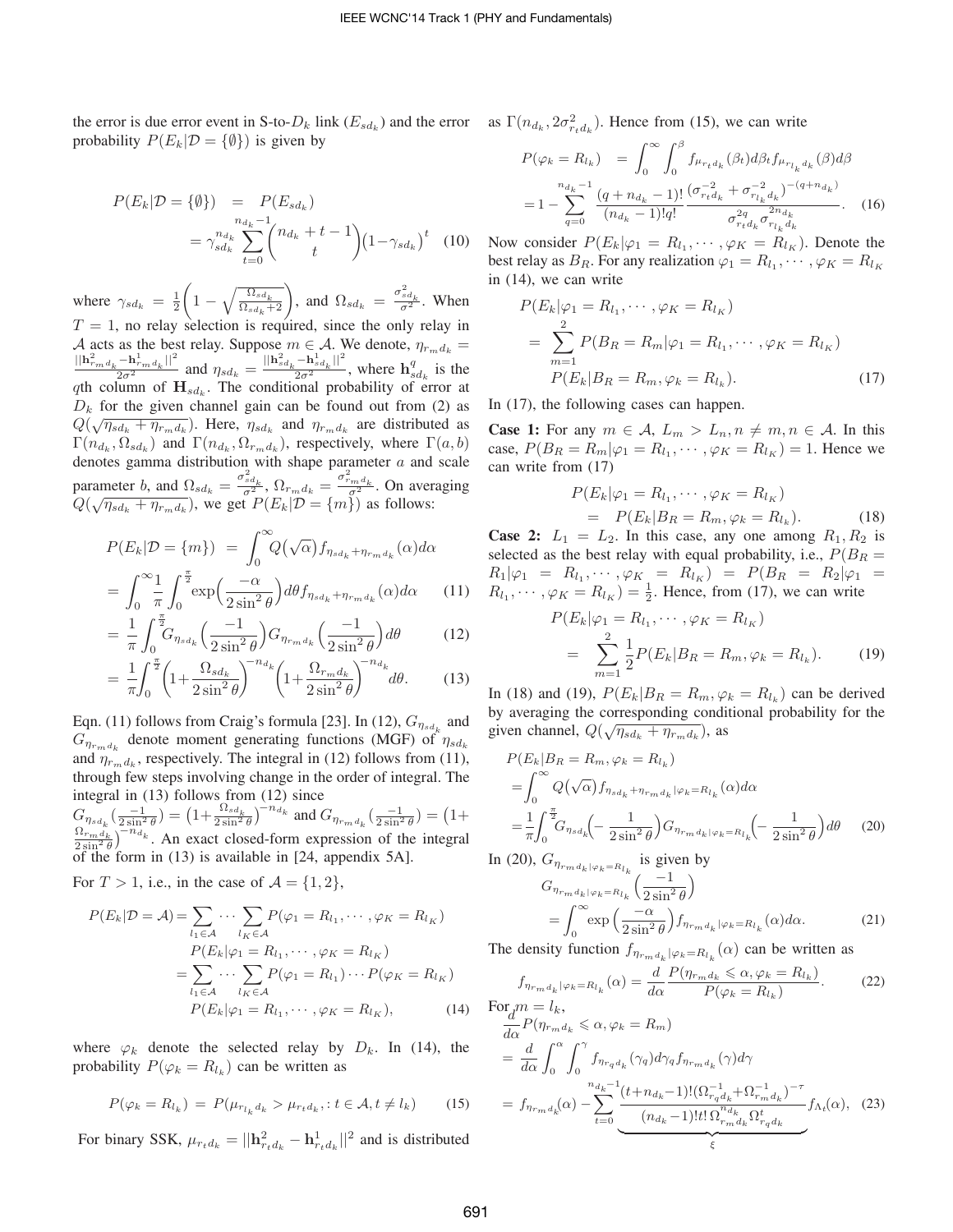where  $q \in \mathcal{A}, q \neq m; \tau = t + n_{d_k}; f_{\Lambda_t}(\alpha)$  denotes the probability density function of  $\Lambda_t \sim \Gamma(t + n_{d_k}, \Omega_{\Lambda})$ , where  $\Omega_{\Lambda} = (\Omega_{r_q d_k}^{-1} + \Omega_{r_m d_k}^{-1})^{-1} = (\Omega_{r_1 d_k}^{-1} + \Omega_{r_2 d_k}^{-1})^{-1}$ . Hence, from (21), (22), and (23), we can write

$$
G_{\eta_{rm}d_k|\varphi_k = R_{l_k}}\left(\frac{-1}{2\sin^2\theta}\right) = \frac{1}{P(\varphi_k = R_m)}
$$

$$
\left[G_{\eta_{rm}d_k}\left(\frac{-1}{2\sin^2\theta}\right) - \sum_{t=0}^{n_{d_k}-1} \xi G_{\Lambda_t}\left(\frac{-1}{2\sin^2\theta}\right)\right].
$$
 (24)

where  $G_{\Lambda_t}$  denotes the MGF of  $\Lambda_t$ . When  $m \neq l_k$ 

$$
\frac{d}{d\alpha} \frac{P(\eta_{r_m d_k} \leq \alpha, \varphi_k = R_{l_k})}{P(\varphi_k = R_{l_k})}
$$
\n
$$
= \frac{1}{P(\varphi_k = R_{l_k})} \frac{d}{d\alpha} \int_0^{\alpha} \int_{\gamma}^{\infty} f_{\eta_{r_{l_k} d_k}}(\gamma_{l_k}) d\gamma_{l_k} f_{\eta_{r_m d_k}}(\gamma) d\gamma
$$
\n
$$
= \sum_{t=0}^{n_{d_k}-1} \frac{(t + n_{d_k} - 1)!(\Omega_{r_{l_k} d_k}^{-1} + \Omega_{r_m d_k}^{-1})^{-(t + n_{d_k})}}{t!(n_{d_k} - 1)!\Omega_{r_{l_k} d_k}^{1} \Omega_{r_m d_k}^{-n_{d_k}} P(\varphi_k = R_{l_k})} f_{\Lambda_t}(\alpha). \quad (25)
$$

Hence, from (21), (25),

$$
G_{\eta_{r_m d_k|\varphi_k = R_{l_k}}} \left( \frac{-1}{2 \sin^2 \theta} \right) = \sum_{t=0}^{n_{d_k} - 1} \Upsilon G_{\Lambda_t} \left( \frac{-1}{2 \sin^2 \theta} \right).
$$
 (26)

For  $m = l_k$ , from (20), (21), (24), we can write

$$
P(E_k|B_R = R_m, \varphi_k = R_m)
$$
  
=  $\frac{1}{\pi} \int_0^{\frac{\pi}{2}} G_{\eta_{sd_k}} \left( -\frac{1}{2 \sin^2 \theta} \right) \left[ G_{\eta_{r_m d_k}} \left( -\frac{1}{2 \sin^2 \theta} \right) \right]$   
 $- \sum_{t=0}^{n_{d_k}-1} \xi G_{\Lambda_t} \left( -\frac{1}{2 \sin^2 \theta} \right) \frac{d\theta}{P(\varphi_k = R_m)}$   
=  $\frac{1}{\pi} \int_0^{\frac{\pi}{2}} \left( 1 + \frac{\Omega_{sd_k}}{2 \sin^2 \theta} \right)^{-n_{d_k}} \left[ \left( 1 + \frac{\Omega_{r_m d_k}}{2 \sin^2 \theta} \right)^{-n_{d_k}} - \sum_{t=0}^{n_{d_k}-1} \xi \left( 1 + \frac{\Omega_{\Lambda}}{2 \sin^2 \theta} \right)^{-(t+n_{d_k})} \right] \frac{d\theta}{P(\varphi_k = R_m)}.$  (27)

For the case of  $m \neq l_k$ , we can write from (20), (21), (26)

$$
P(E_k|B_R = R_m, \varphi_k = R_{l_k})
$$
  
= 
$$
\sum_{t=0}^{n_{d_k}-1} \frac{\Upsilon}{\pi} \int_0^{\frac{\pi}{2}} G_{\eta_{sd_k}} \left(\frac{-1}{2\sin^2 \theta}\right) G_{\Lambda_t} \left(\frac{-1}{2\sin^2 \theta}\right) d\theta
$$
  
= 
$$
\sum_{t=0}^{n_{d_k}-1} \frac{\Upsilon}{\pi} \int_0^{\frac{\pi}{2}} \left(1 + \frac{\Omega_{sd_k}}{2\sin^2 \theta}\right)^{-n_{d_k}} \left(1 + \frac{\Omega_{\Lambda}}{2\sin^2 \theta}\right)^{-(t+n_{d_k})} d\theta.
$$
 (28)

Using the closed-form expressions of the integrals in (27) and (28) in (18) and (19), and using the expression of  $P(\varphi_k = R_{l_k})$ from (16), we get the expression of the probability  $P(E_k)$ 

 $|\varphi_1 = R_{l_1}, \cdots, \varphi_K = R_{l_K}$ . Then, using the expression of  $P(\varphi_k = R_{l_k})$  from (16) and the expression of  $P(E_k|\varphi_1 =$  $R_{l_1}, \dots, \varphi_K = R_{l_K}$  thus obtained, in (14), we get the expression of  $P(E_k | \mathcal{D} = \mathcal{A})$  for  $\mathcal{A} = \{1, 2\}$ . Using the closedform expression of the integral in (13), we get the expression of the probability  $P(E_k | \mathcal{D} = \mathcal{A})$  for  $\mathcal{A} = \{1\}, \{2\}$ . Using the expression derived in  $(9)$ , in  $(8)$ , we get the expression of the probability  $P(D = A)$  for all the possibilities of A. Substituting the expressions of  $P(D = A)$  and  $P(E_k | D = A)$ for possibilities of  $A$ , in (7), we get the ABEP expression.

#### *B. Approximate analysis for*  $n_s > 2$

For the case of  $n_s > 2$ , an exact ABEP analysis turns out to be rather difficult. Therefore, we adopt the union bound approach which uses the ABEP expression for the case of  $n_s = 2$  in Section III-A. We propose the approximate ABEP for the nonbinary SSK case as

$$
P(E_k) \approx \sum_{i_1=1}^{n_s-1} \sum_{i_2=i_1+1}^{n_s} \frac{N(i_1, i_2)}{n_s} P(E_{i_1 \to i_2, k})
$$

$$
= P_{o_k} \sum_{i_1=1}^{n_s-1} \sum_{i_2=i_1+1}^{n_s} \frac{N(i_1, i_2)}{n_s}, \qquad (29)
$$

where  $N(i_1, i_2)$  is the number of bit errors at destination when the source transmits  $s_{i_1}$  and destination decodes it as  $s_{i_2}$ .  $P(E_{i_1\rightarrow i_2,k})$  is the average pairwise error probability (APEP) of incorrectly decoding  $s_{i_2}$  at destination when  $s_{i_1}$ is transmitted. For any pair of  $s_{i_2}$  and  $s_{i_1}$ , the APEP at  $D_k$ is same and is denoted by  $P_{o_k}$ . Since  $P_{o_k}$  involves any two SSK symbols at a time, its analytical expression is same as the expression for the case of  $n_s = 2$ , i.e., the analytical expression of  $P(E_k)$  in (7) derived in Section III-A.

## *C. Diversity analysis*

The end-to-end ABEP is a function of different constituent probabilities. We analyze the asymptotic expression of each of these probabilities in order to find out the diversity gain of the system for SSK. We define SNR as  $\beta = \frac{1}{\sigma^2}$ . Hence in Section III-A,  $\Omega_{sr_m} = \sigma_{sr_m}^2 \beta$ ,  $\Omega_{sd_k} = \sigma_{sd_k}^2 \beta$ , and  $\Omega_{r_m d_k} = \sigma_{r_m d_k}^2 \beta$ . First consider  $P(E_{sr_m})$ . From (9), we can write at high SNR [10, Eq. (18)]

$$
P(E_{sr_m}) = C_1 \beta^{-n_{r_m}} + o(\beta^{-n_{r_m}}),
$$
\n(30)

where  $C_1$  is independent of  $\beta$ . Putting this asymptotic expression (30) in (8), we can get the asymptotic expression of  $P(D = A)$ . The asymptotic expression of the probability  $P(E_k | \mathcal{D} = \{\emptyset\})$  can be obtained similarly from (10) as

$$
P(E_k | \mathcal{D} = \{ \emptyset \}) = C_2 \beta^{-n_{d_k}} + o(\beta^{-n_{d_k}}),
$$
 (31)  
where  $C_2$  is independent of  $\beta$ . From (13), we can write for  
high SNR [25, Proposition 3]

$$
P(E_k|\mathcal{D} = \{m\}) \approx \frac{1}{\pi} \int_0^{\frac{\pi}{2}} \left(\frac{\Omega_{sd_k}}{2\sin^2\theta}\right)^{-n_{dk}} \left(\frac{\Omega_{rm_{dk}}}{2\sin^2\theta}\right)^{-n_{dk}} d\theta
$$

$$
= \frac{\beta^{-2n_{dk}}}{\pi} \int_0^{\frac{\pi}{2}} \left(\frac{\sigma_{sd_k}^2}{2\sin^2\theta}\right)^{-n_{dk}} \left(\frac{\sigma_{rm_{dk}}^2}{2\sin^2\theta}\right)^{-n_{dk}} d\theta
$$

$$
= C_3 \beta^{-2n_{dk}} + o\left(\beta^{-2n_{dk}}\right), \tag{32}
$$

where  $C_3$  is independent of  $\beta$ . The probability  $P(\varphi_k = R_{l_k})$ in (14) is independent of  $\beta$ . Next consider the probability  $P(E_k|B_R = R_m, \varphi_k = R_{l_k})$  in (17). From (27) and (28), we can derive the following for the high SNR scenario using the same approach as in (32)

 $P(E_k|B_R = R_m, \varphi_k = R_{l_k}) = C_4 \beta^{-2n_{d_k}} + o(\beta^{-2n_{d_k}})$  $(33)$ where  $C_4$  is independent of  $\beta$ . Hence from (17), (18), (19), (33), we can write the high SNR asymptotic expression of  $P(E_k | \mathcal{D} = \{1, 2\})$  as

$$
P(E_k|\mathcal{D} = \{1, 2\}) = C_5 \beta^{-2n_{d_k}} + o(\beta^{-2n_{d_k}}),
$$
 (34)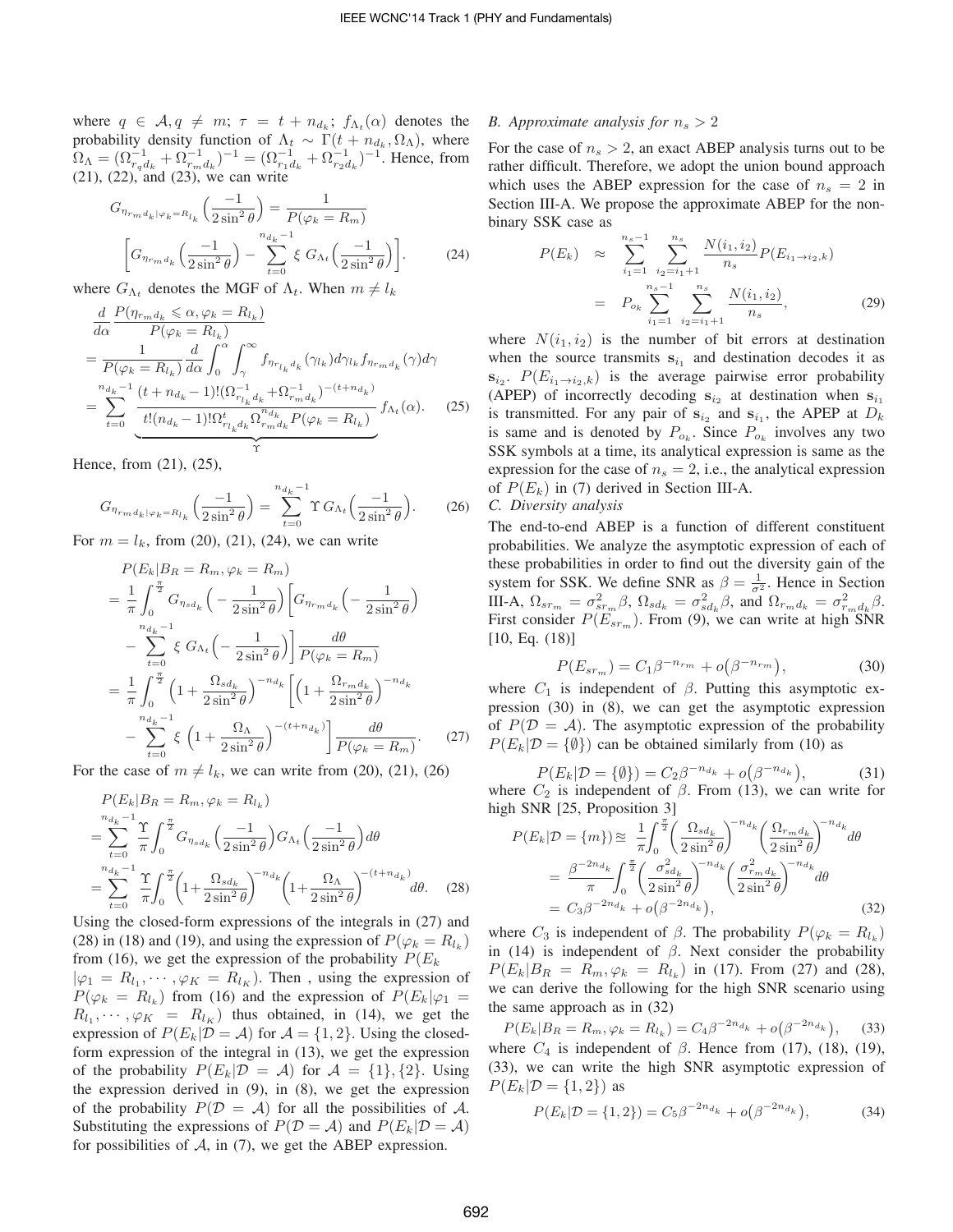where  $C_5$  is independent of  $\beta$ . Hence using the asymptotic expressions in  $(30)$ ,  $(31)$ ,  $(32)$ ,  $(34)$  in the end-to-end ABEF expression of (7), we can write the diversity order offered by the system as the minimum exponent of  $\beta$  in the asymptotic ABEP expression. So the diversity order can be written as

$$
\lambda_k = \min\left\{2n_{d_k}; n_{d_k} + 2n_{r_m}, m \in \mathbb{I}_R\right\}.
$$
 (35)

For  $n_s > 2$ , each of the constituent probabilities considered in  $(30)$ ,  $(31)$ ,  $(32)$ ,  $(34)$  show similar asymptotic behavior since each of these probabilities are upper bounded by the corresponding union bound which is the linear combination of APEPs. For SSK the expression of each of the APEP corresponding to any particular constituent probability is identical and its asymptotic expression is same as that of the ABEP of  $n_s = 2$  case. So the diversity order for non-binary SSK remains the same as the binary SSK and is given by (35).

## IV. NUMERICAL RESULTS

In this section, we present the numerical plots of ABEP of SSK under the relay selection scheme obtained through the analytical expressions derived in the previous section. For the purpose of verification, the ABEP obtained through simulation is also presented. In all the numerical results, we keep the channel parameters  $\sigma_{sr_m}^2 = \sigma_{r_m d_k}^2 = \sigma_{sd_k}^2 = 0$  dB.

*A. Comparison with single-antenna QAM and SM*

In Fig. 2, we show an instance where SSK outperforms other single-RF-chain transmission schemes in cooperative relaying. We compare three systems with same bpcu  $(4 \text{ bpcu})$ :  $(i)$  SSK with  $n_s = 16$ , (*ii*) SM with  $n_s = 2$  and 8-PSK, and (*iii*) singleantenna system with 16-QAM on each link with one relay and one destination. The number of receive antennas at the relay and destination are kept at 4. It can be seen that at  $10^{-3}$  ABEP, SSK has nearly 2 dB and 7 dB SNR advantage over SM and single-antenna 16-QAM transmission, respectively.

## *B. Validation of exact analysis for*  $n_s = 2$

In Fig. 3, we plot SNR vs ABEP curves for binary SSK with  $K = 2, 3$  destinations. The ABEP curves obtained through analysis derived in Section III-A as well as through simulation are shown. The ABEP vs SNR curves corresponding to singlerelay and no-relay scenarios are also plotted for comparison. From Fig. 3, we can make the following observations:  $(i)$  the simulated and analytical ABEP curves show exact match, thus validating the analysis, and  $(ii)$  the system with two relays under the relay selection scheme in this paper outperforms the system with single relay and the system of direct communication without relay.

## *C. Validation of approximate analysis for*  $n_s > 2$

In Fig. 4, we plot the ABEP of SSK at 3 and 4 bpcu, as a function of SNR, for  $K = 2$ ,  $n_{d_k} = n_{r_m} = 4$ ;  $m, k = 1, 2$ , obtained from the approximate analytical derivation in Section III-B as well as through simulation. At 4 bpcu, the simulated ABEP points fall almost exactly on the analytical ABEP curves. At 3 bpcu, the analytical ABEP curve closely follows the simulated ABEP points.



Fig. 2. SNR versus ABEP comparison at 4 bpcu between (i) SSK ( $n_s = 16$ ), (*ii*) SM ( $n_s = 2$ , 8-PSK), and (*iii*) single-antenna 16-QAM.  $n_{d_1} = n_{r_1} = 4$ .



Fig. 3. SNR versus ABEP for binary SSK with  $K = 2, 3$ .  $n_{d_k} = n_{r_m} = 4$ ;  $m = 1, 2; k = 1, 2, 3$ . Simulation and analysis. ABEP of systems with single relay and no relay are also given.

## *D. Validation of diversity analysis*

The diversity gain of the system at  $D_k$  is determined by the slope in  $\log_{10}$ SNR vs  $\log_{10} P(E_k)$  plot [26]. In Fig. 5, we plot  $log_{10}P(E_k)$  as a function of  $log_{10}SNR$  for  $n_s = 2, K = 2$ , and for two sets of the number of receive antennas  $n_{d_1} =$  $n_{d_2} = n_{r_1} = n_{r_2} = 1, 2, \text{ in 0 to 32 dB SNR range. For }$  $n_{d_1} = n_{d_2} = n_{r_1} = n_{r_2} = 2$  and  $n_{d_1} = n_{d_2} = n_{r_1} = n_{r_2} = 1$ , the plots are parallel to the lines of slope 4 and 2, respectively. These diversity orders of 4 and 2 evident in the figure are consistent with those obtained analytically from (35) in Section III-C.

#### V. CONCLUSION

We studied SSK in dual-hop decode-and-forward cooperative multicast networks, which has not been reported before. We proposed and analyzed a relay selection strategy for SSK in cooperative multicast system with two relays. We analyzed the ABEP of the system in exact closed-form for binary SSK. For non-binary SSK we derived an approximate ABEP expression.